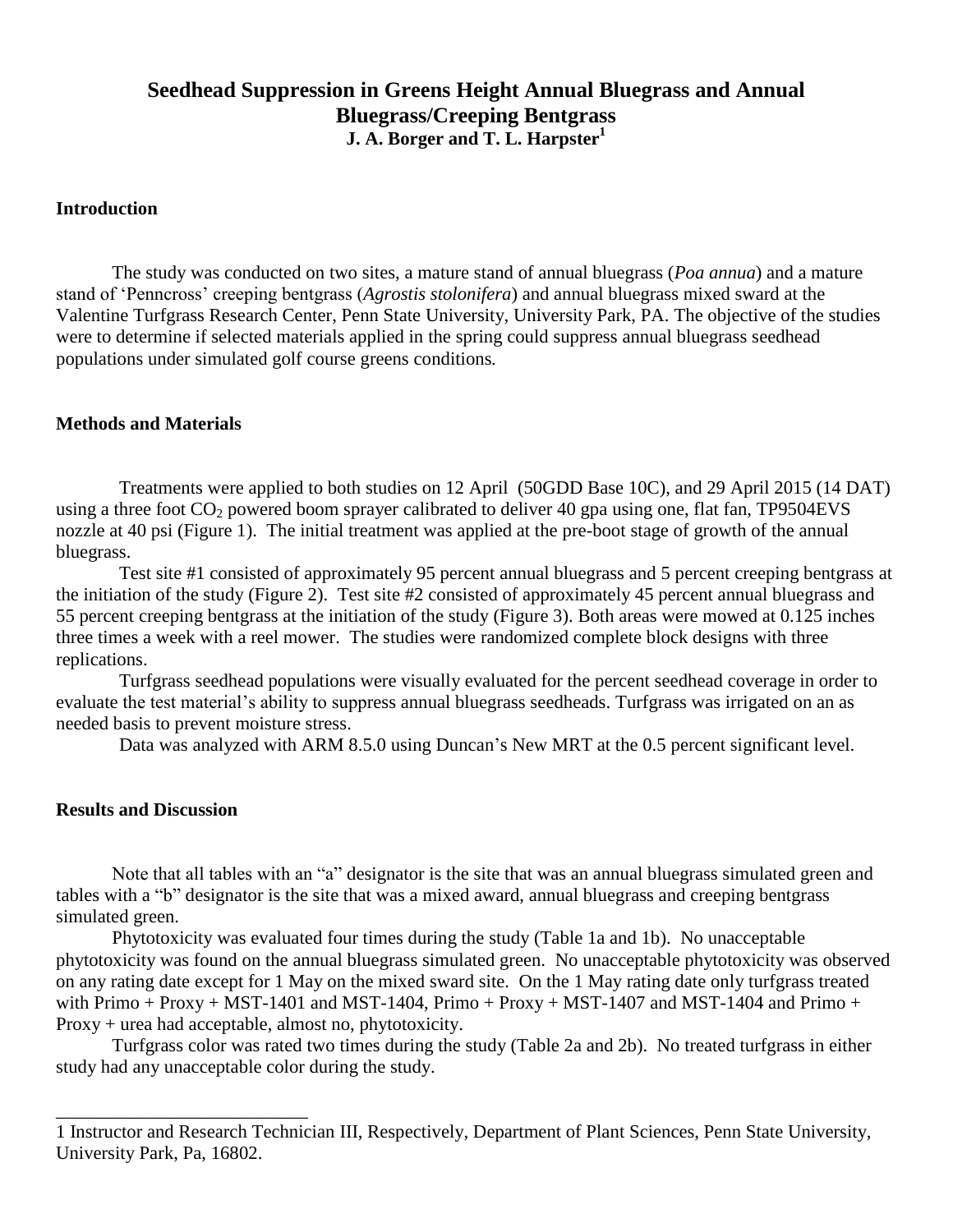Quality was evaluated three times during the study (Table 3a and 3b). Quality is a function of color, percent seedhead populations and phytotoxicity ratings. During the study quality was found to be below acceptable on both sites for some treatments. This is to be expected as there was some phytotoxicity and annual bluegrass seedheads present during the study.

Annual bluegrass seedhead populations were rated four times during the study (Table 4a and 4b). On the annual bluegrass simulated green on the 1 May rating date all treated turfgrass significantly reduced the annual bluegrass seedheads. By the last rating date, there were no significant differences found when compared to non-treated turfgrass. In contrast, on the last rating date, 20 May, on the mixed sward sight, all treated turfgrass had significantly fewer annual bluegrass seedheads when compared to on-treated turfgrass.

In conclusion, having two slightly different sites on the same research facility has proved interesting. It should be noted that the annual bluegrass only site was very difficult to get seedhead suppression data evaluations. This most likely contributed to not having any significant differences in the seedhead coverage data. It appears that the addition of the numbered compounds have contributed to the annual bluegrass seedhead suppression. Additional research evaluating timing and rate structures will assist in finding the best possible scenario to suppress annual bluegrass seedheads.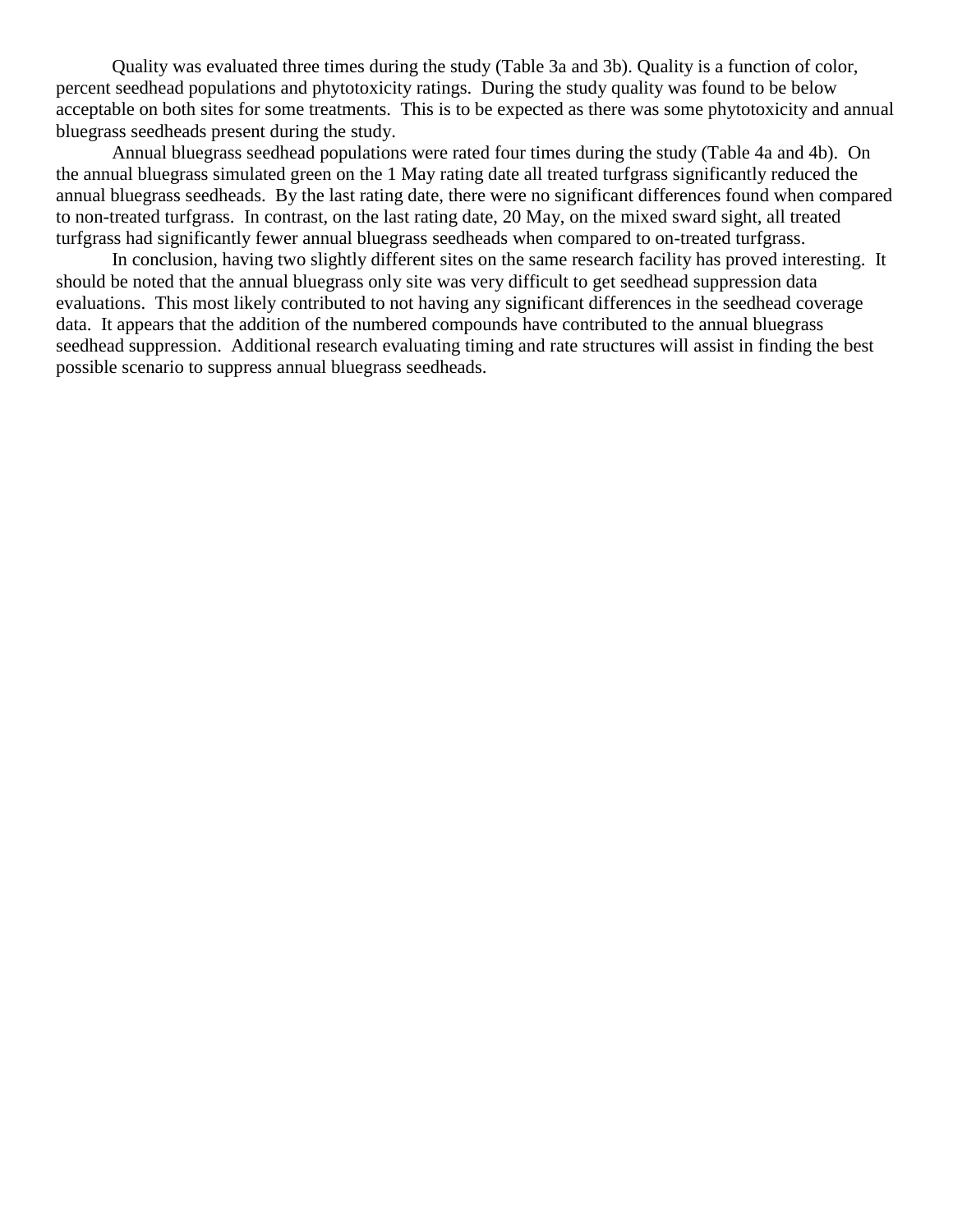| <b>Table 1a.</b> Evaluations of an annual bluegrass at green height for phytotoxicity, where $1 =$ no phytotoxicity, $3 =$ |
|----------------------------------------------------------------------------------------------------------------------------|
| acceptable, and $10 =$ dead turf in 2015. Treatments were applied on April 12 and 29, 2015.                                |

| <b>Treatment</b> | Rate<br><b>Timing</b> |             | -Phytotoxicity-------------) |     |      |         |
|------------------|-----------------------|-------------|------------------------------|-----|------|---------|
|                  | oz/M                  |             | 4/21                         | 5/1 | 5/13 | 5/20    |
| UNTREATED CHECK  |                       |             | 1.0                          | 1.0 | 1.0  | $1.0\,$ |
| PRIMO MAXX       | fl oz/a<br>5          | 50GDD/14DAT | 1.0                          | 1.7 | 1.0  | 1.0     |
| <b>PROXY</b>     | 5                     |             |                              |     |      |         |
| PRIMO MAXX       | 5<br>floz/a           | 50GDD/14DAT | 1.0                          | 1.7 | 1.0  | 1.0     |
| <b>PROXY</b>     | 5                     |             |                              |     |      |         |
| <b>MST-1401</b>  | 2                     |             |                              |     |      |         |
| PRIMO MAXX       | 5<br>fl oz/a          | 50GDD/14DAT | 1.0                          | 1.3 | 1.0  | 1.0     |
| <b>PROXY</b>     | 5                     |             |                              |     |      |         |
| <b>MST-1407</b>  |                       |             |                              |     |      |         |
| PRIMO MAXX       | floz/a<br>5           | 50GDD/14DAT | 1.0                          | 1.3 | 1.0  | 1.0     |
| <b>PROXY</b>     | 5                     |             |                              |     |      |         |
| <b>MST-1414</b>  | 2                     |             |                              |     |      |         |
| PRIMO MAXX       | 5<br>floz/a           | 50GDD/14DAT | 1.0                          | 2.3 | 1.0  | 1.0     |
| <b>PROXY</b>     | 5                     |             |                              |     |      |         |
| <b>UREA</b>      | $0.003$ lb N/M        |             |                              |     |      |         |
| PRIMO MAXX       | floz/a<br>5           | 50GDD/14DAT | 1.0                          | 1.3 | 1.0  | 1.0     |
| <b>PROXY</b>     | 5                     |             |                              |     |      |         |
| <b>MST-1401</b>  | $\overline{2}$        |             |                              |     |      |         |
| <b>MST-1404</b>  | 2                     |             |                              |     |      |         |
| PRIMO MAXX       | 5<br>fl oz/a          | 50GDD/14DAT | 1.0                          | 2.0 | 1.0  | 1.0     |
| <b>PROXY</b>     | 5                     |             |                              |     |      |         |
| <b>MST-1407</b>  |                       |             |                              |     |      |         |
| <b>MST-1404</b>  | 2                     |             |                              |     |      |         |

**Table 1b**. Evaluations of an annual bluegrass and creeping bentgrass mix at greens height for phytotoxicity, where  $1 =$ no phytotoxicity, 3 = acceptable, and 10 = dead turf in 2015. Treatments were applied on April 12 and 29, 2015.

| <b>Treatment</b>       | Rate                   | <b>Timing</b> |      |     | (---------------Phytotoxicity-------------) |      |
|------------------------|------------------------|---------------|------|-----|---------------------------------------------|------|
|                        | oz/M                   |               | 4/21 | 5/1 | 5/13                                        | 5/20 |
| <b>UNTREATED CHECK</b> |                        |               | 1.0  | 1.3 | 1.0                                         | 1.0  |
| PRIMO MAXX             | 5 fl oz/a              | 50GDD/14DAT   | 1.0  | 5.3 | 1.0                                         | 1.0  |
| <b>PROXY</b>           | 5                      |               |      |     |                                             |      |
| PRIMO MAXX             | fl oz/a<br>5           | 50GDD/14DAT   | 1.0  | 5.3 | 1.0                                         | 1.0  |
| <b>PROXY</b>           | 5                      |               |      |     |                                             |      |
| <b>MST-1401</b>        | 2                      |               |      |     |                                             |      |
| PRIMO MAXX             | 5<br>fl oz/a           | 50GDD/14DAT   | 1.0  | 6.0 | 1.0                                         | 1.0  |
| <b>PROXY</b>           | 5                      |               |      |     |                                             |      |
| <b>MST-1407</b>        |                        |               |      |     |                                             |      |
| PRIMO MAXX             | fl oz/a<br>$5^{\circ}$ | 50GDD/14DAT   | 1.0  | 5.3 | 1.0                                         | 1.0  |
| <b>PROXY</b>           | 5                      |               |      |     |                                             |      |
| <b>MST-1414</b>        | 2                      |               |      |     |                                             |      |
| PRIMO MAXX             | 5<br>floz/a            | 50GDD/14DAT   | 1.0  | 2.7 | 1.0                                         | 1.0  |
| <b>PROXY</b>           | 5                      |               |      |     |                                             |      |
| <b>UREA</b>            | $0.003$ lb N/M         |               |      |     |                                             |      |
| PRIMO MAXX             | 5 fl oz/a              | 50GDD/14DAT   | 1.0  | 2.3 | 1.0                                         | 1.0  |
| <b>PROXY</b>           | 5                      |               |      |     |                                             |      |
| <b>MST-1401</b>        | 2                      |               |      |     |                                             |      |
| <b>MST-1404</b>        | 2                      |               |      |     |                                             |      |
| PRIMO MAXX             | 5<br>fl oz/a           | 50GDD/14DAT   | 1.0  | 1.7 | 1.0                                         | 1.0  |
| <b>PROXY</b>           |                        |               |      |     |                                             |      |
| <b>MST-1407</b>        |                        |               |      |     |                                             |      |
| <b>MST-1404</b>        |                        |               |      |     |                                             |      |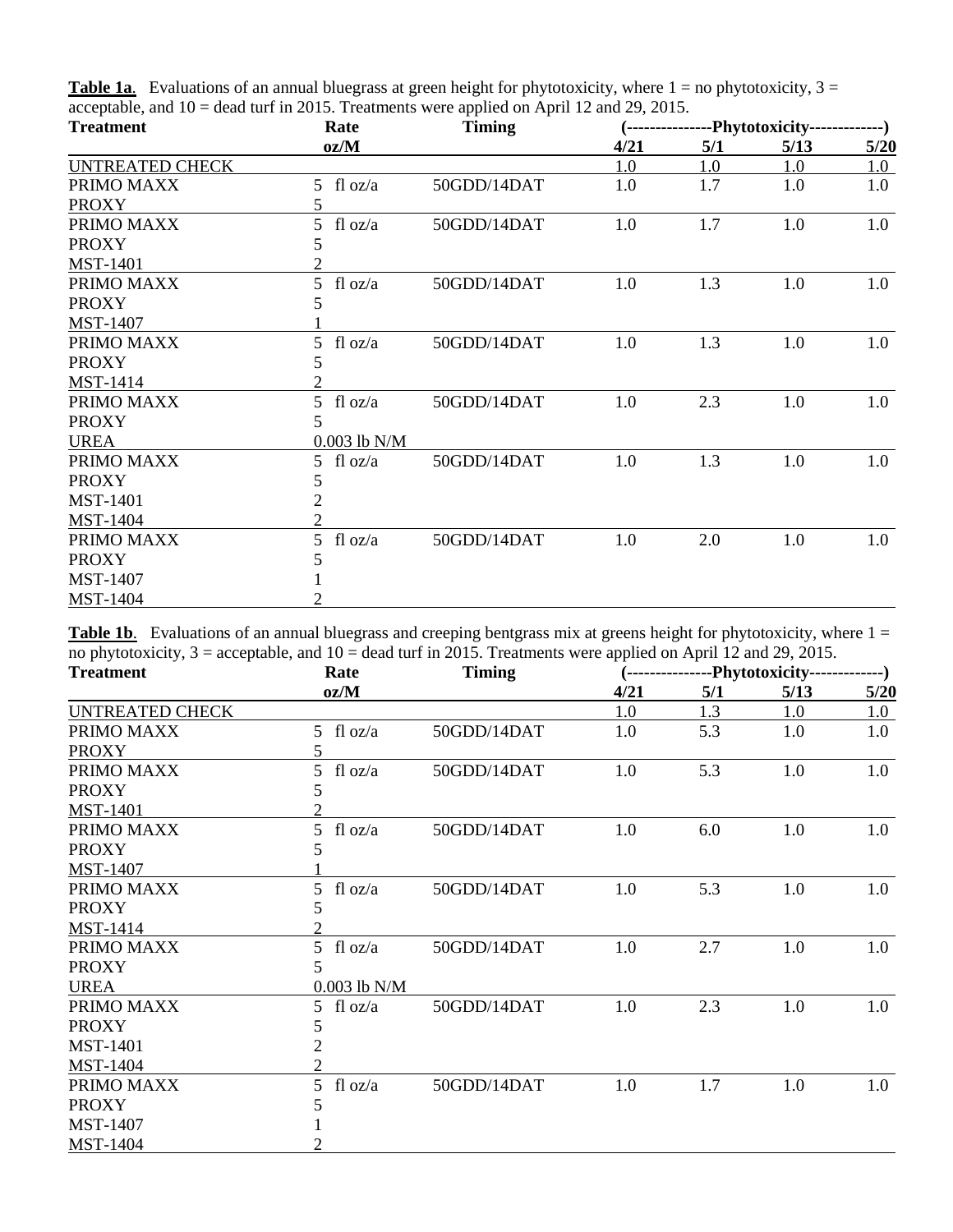**Table 2a.** Color ratings taken on a scale of 0 to 10 where  $0 =$  brown turf,  $7 =$  acceptable, and  $10 =$  dark green of an annual bluegrass simulated green in 2015. Treatments were applied on April 12 and 29, 2015. **Treatment Rate Timing** (-------Color ------)

| Treatment       | Rate                      | Timing      |      | (-------Color ------) |
|-----------------|---------------------------|-------------|------|-----------------------|
|                 | oz/M                      |             | 5/13 | 5/20                  |
| UNTREATED CHECK |                           |             | 6.7  | 7.0                   |
| PRIMO MAXX      | 5 fl oz/a                 | 50GDD/14DAT | 7.3  | 7.3                   |
| <b>PROXY</b>    | 5                         |             |      |                       |
| PRIMO MAXX      | 5<br>fl oz/a              | 50GDD/14DAT | 7.7  | 7.7                   |
| <b>PROXY</b>    | 5                         |             |      |                       |
| <b>MST-1401</b> | $\overline{2}$            |             |      |                       |
| PRIMO MAXX      | 5<br>fl oz/a              | 50GDD/14DAT | 7.3  | 7.7                   |
| <b>PROXY</b>    | 5                         |             |      |                       |
| <b>MST-1407</b> |                           |             |      |                       |
| PRIMO MAXX      | 5<br>fl oz/a              | 50GDD/14DAT | 7.7  | 7.3                   |
| <b>PROXY</b>    | 5                         |             |      |                       |
| <b>MST-1414</b> | 2                         |             |      |                       |
| PRIMO MAXX      | $\mathfrak{H}$<br>fl oz/a | 50GDD/14DAT | 7.3  | 7.7                   |
| <b>PROXY</b>    | 5                         |             |      |                       |
| <b>UREA</b>     | $0.003$ lb N/M            |             |      |                       |
| PRIMO MAXX      | fl oz/a<br>5.             | 50GDD/14DAT | 7.7  | 7.3                   |
| <b>PROXY</b>    | 5                         |             |      |                       |
| <b>MST-1401</b> | $\overline{2}$            |             |      |                       |
| <b>MST-1404</b> | $\overline{2}$            |             |      |                       |
| PRIMO MAXX      | 5<br>fl oz/a              | 50GDD/14DAT | 7.7  | 7.3                   |
| <b>PROXY</b>    | 5                         |             |      |                       |
| <b>MST-1407</b> |                           |             |      |                       |
| <b>MST-1404</b> | 2                         |             |      |                       |

**Table 2b.** Color ratings taken on a scale of 0 to 10 where  $0 =$  brown turf,  $7 =$  acceptable, and  $10 =$  dark green of an annual bluegrass, creeping bentgrass simulated green in 2015. Treatments were applied on April 12 and 29, 2015.

| <b>Treatment</b>       | <b>Timing</b><br>Rate     |             | Color-<br>----------) |      |      |  |
|------------------------|---------------------------|-------------|-----------------------|------|------|--|
|                        | oz/M                      |             | 5/1                   | 5/13 | 5/20 |  |
| <b>UNTREATED CHECK</b> |                           |             | 7.0                   | 7.0  | 8.0  |  |
| PRIMO MAXX             | 5 <sup>1</sup><br>fl oz/a | 50GDD/14DAT | 9.0                   | 9.0  | 9.0  |  |
| <b>PROXY</b>           | 5                         |             |                       |      |      |  |
| PRIMO MAXX             | 5<br>fl oz/a              | 50GDD/14DAT | 9.0                   | 9.0  | 9.0  |  |
| <b>PROXY</b>           | 5                         |             |                       |      |      |  |
| <b>MST-1401</b>        | 2                         |             |                       |      |      |  |
| PRIMO MAXX             | 5<br>fl oz/a              | 50GDD/14DAT | 9.0                   | 9.0  | 9.0  |  |
| <b>PROXY</b>           | 5                         |             |                       |      |      |  |
| <b>MST-1407</b>        |                           |             |                       |      |      |  |
| PRIMO MAXX             | 5<br>fl oz/a              | 50GDD/14DAT | 9.0                   | 9.0  | 9.0  |  |
| <b>PROXY</b>           | 5                         |             |                       |      |      |  |
| <b>MST-1414</b>        | 2                         |             |                       |      |      |  |
| PRIMO MAXX             | 5<br>floz/a               | 50GDD/14DAT | 9.0                   | 9.0  | 9.0  |  |
| <b>PROXY</b>           | 5                         |             |                       |      |      |  |
| <b>UREA</b>            | $0.003$ lb N/M            |             |                       |      |      |  |
| PRIMO MAXX             | fl oz/a<br>5              | 50GDD/14DAT | 9.0                   | 9.0  | 9.0  |  |
| <b>PROXY</b>           | 5                         |             |                       |      |      |  |
| <b>MST-1401</b>        | 2                         |             |                       |      |      |  |
| <b>MST-1404</b>        | 2                         |             |                       |      |      |  |
| PRIMO MAXX             | 5<br>fl oz/a              | 50GDD/14DAT | 9.0                   | 9.0  | 9.0  |  |
| <b>PROXY</b>           | 5                         |             |                       |      |      |  |
| <b>MST-1407</b>        |                           |             |                       |      |      |  |
| <b>MST-1404</b>        |                           |             |                       |      |      |  |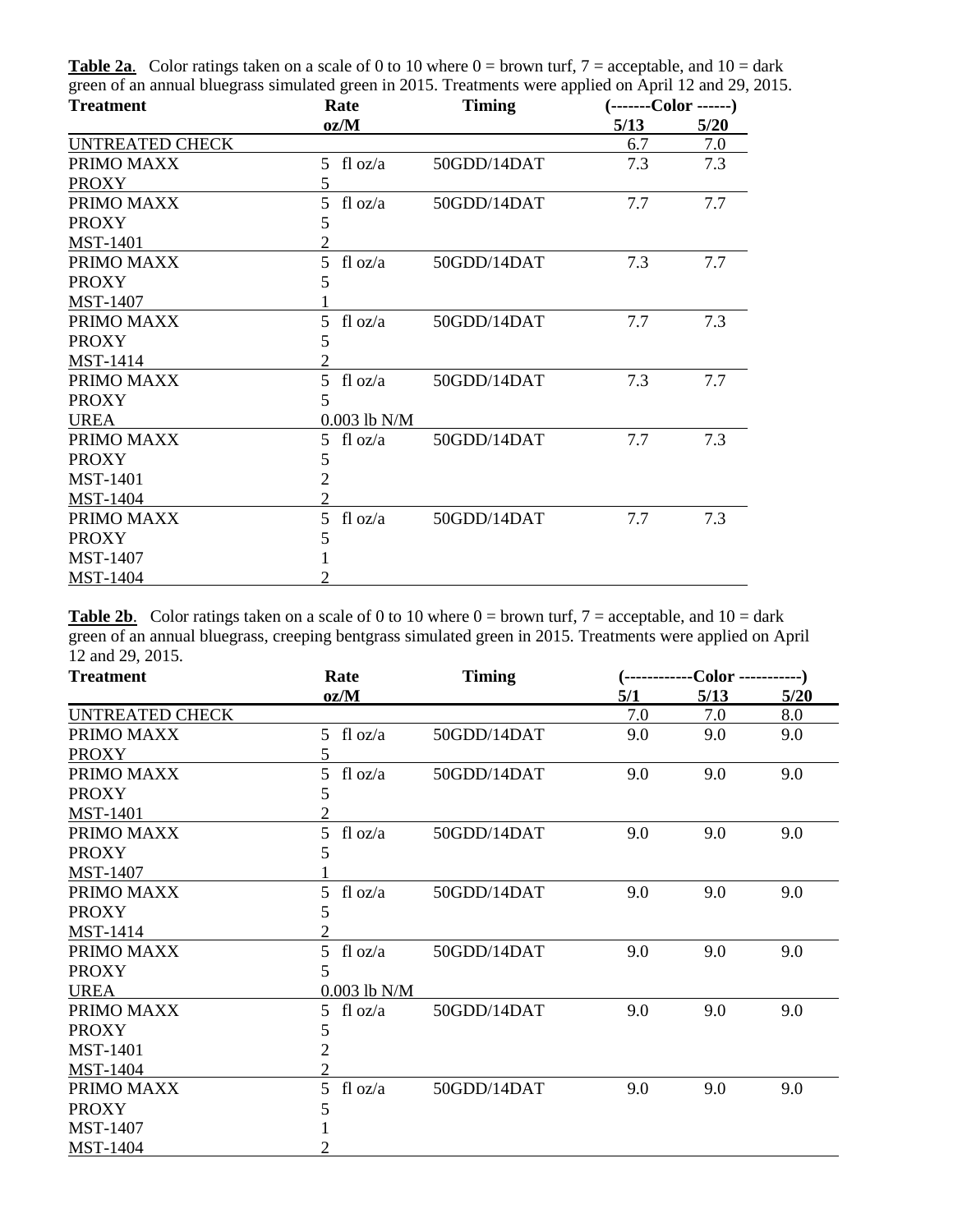**Table 3a.** Quality ratings taken on a scale of 1 to 9 where  $1 =$  dead turf,  $7 =$  acceptable, and  $9 =$ highest quality of an annual bluegrass simulated green in 2015. Treatments were applied on April 12 and 29, 2015.

| <b>Treatment</b>       | Rate<br><b>Timing</b> |             | $($ -----Quality----) |      |  |
|------------------------|-----------------------|-------------|-----------------------|------|--|
|                        | oz/M                  |             | 5/13                  | 5/20 |  |
| <b>UNTREATED CHECK</b> |                       |             | 5.7                   | 6.0  |  |
| PRIMO MAXX             | 5<br>fl oz/a          | 50GDD/14DAT | 6.3                   | 6.3  |  |
| <b>PROXY</b>           | 5                     |             |                       |      |  |
| PRIMO MAXX             | 5<br>floz/a           | 50GDD/14DAT | 5.7                   | 7.0  |  |
| <b>PROXY</b>           | 5                     |             |                       |      |  |
| <b>MST-1401</b>        | 2                     |             |                       |      |  |
| PRIMO MAXX             | 5<br>fl oz/a          | 50GDD/14DAT | 6.3                   | 7.2  |  |
| <b>PROXY</b>           | 5                     |             |                       |      |  |
| <b>MST-1407</b>        |                       |             |                       |      |  |
| PRIMO MAXX             | 5<br>floz/a           | 50GDD/14DAT | 6.7                   | 6.7  |  |
| <b>PROXY</b>           | 5                     |             |                       |      |  |
| <b>MST-1414</b>        |                       |             |                       |      |  |
| PRIMO MAXX             | 5<br>fl oz/a          | 50GDD/14DAT | 6.7                   | 7.3  |  |
| <b>PROXY</b>           | 5                     |             |                       |      |  |
| <b>UREA</b>            | $0.003$ lb N/M        |             |                       |      |  |
| PRIMO MAXX             | fl $oz/a$<br>5.       | 50GDD/14DAT | 6.7                   | 6.5  |  |
| <b>PROXY</b>           | 5                     |             |                       |      |  |
| <b>MST-1401</b>        | 2                     |             |                       |      |  |
| <b>MST-1404</b>        | 2                     |             |                       |      |  |
| PRIMO MAXX             | 5<br>fl $oz/a$        | 50GDD/14DAT | 6.7                   | 7.7  |  |
| <b>PROXY</b>           | 5                     |             |                       |      |  |
| <b>MST-1407</b>        |                       |             |                       |      |  |
| <b>MST-1404</b>        |                       |             |                       |      |  |

| <b>Table 3b.</b> Quality ratings taken on a scale of 1 to 9 where $1 =$ dead turf, $7 =$ acceptable, and $9 =$ highest quality of an |
|--------------------------------------------------------------------------------------------------------------------------------------|
| annual bluegrass, creeping bentgrass simulated green in 2015. Treatments were applied on April 12 and 29, 2015.                      |

| <b>Treatment</b>       | <b>Timing</b><br>Rate    |             | <b>Quality</b> -----------)<br>$($ -------- |      |      |  |
|------------------------|--------------------------|-------------|---------------------------------------------|------|------|--|
|                        | oz/M                     |             | 5/1                                         | 5/13 | 5/20 |  |
| <b>UNTREATED CHECK</b> |                          |             | 9.0                                         | 6.0  | 6.0  |  |
| PRIMO MAXX             | 5 fl oz/a                | 50GDD/14DAT | 6.3                                         | 7.5  | 9.0  |  |
| <b>PROXY</b>           | 5                        |             |                                             |      |      |  |
| PRIMO MAXX             | 5<br>floz/a              | 50GDD/14DAT | 6.0                                         | 7.8  | 9.0  |  |
| <b>PROXY</b>           | 5                        |             |                                             |      |      |  |
| <b>MST-1401</b>        |                          |             |                                             |      |      |  |
| PRIMO MAXX             | 5<br>floz/a              | 50GDD/14DAT | 6.0                                         | 6.7  | 6.3  |  |
| <b>PROXY</b>           | 5                        |             |                                             |      |      |  |
| <b>MST-1407</b>        |                          |             |                                             |      |      |  |
| PRIMO MAXX             | $\mathcal{F}$<br>fl oz/a | 50GDD/14DAT | 6.0                                         | 7.2  | 8.7  |  |
| <b>PROXY</b>           | 5                        |             |                                             |      |      |  |
| <b>MST-1414</b>        | 2                        |             |                                             |      |      |  |
| PRIMO MAXX             | 5<br>fl oz/a             | 50GDD/14DAT | 6.7                                         | 7.5  | 8.7  |  |
| <b>PROXY</b>           | 5                        |             |                                             |      |      |  |
| <b>UREA</b>            | $0.003$ lb $N/M$         |             |                                             |      |      |  |
| PRIMO MAXX             | 5 fl oz/a                | 50GDD/14DAT | 6.7                                         | 7.2  | 9.0  |  |
| <b>PROXY</b>           | 5                        |             |                                             |      |      |  |
| <b>MST-1401</b>        | 2                        |             |                                             |      |      |  |
| <b>MST-1404</b>        |                          |             |                                             |      |      |  |
| PRIMO MAXX             | 5<br>fl oz/a             | 50GDD/14DAT | 6.7                                         | 7.0  | 7.5  |  |
| <b>PROXY</b>           | 5                        |             |                                             |      |      |  |
| <b>MST-1407</b>        |                          |             |                                             |      |      |  |
| <b>MST-1404</b>        |                          |             |                                             |      |      |  |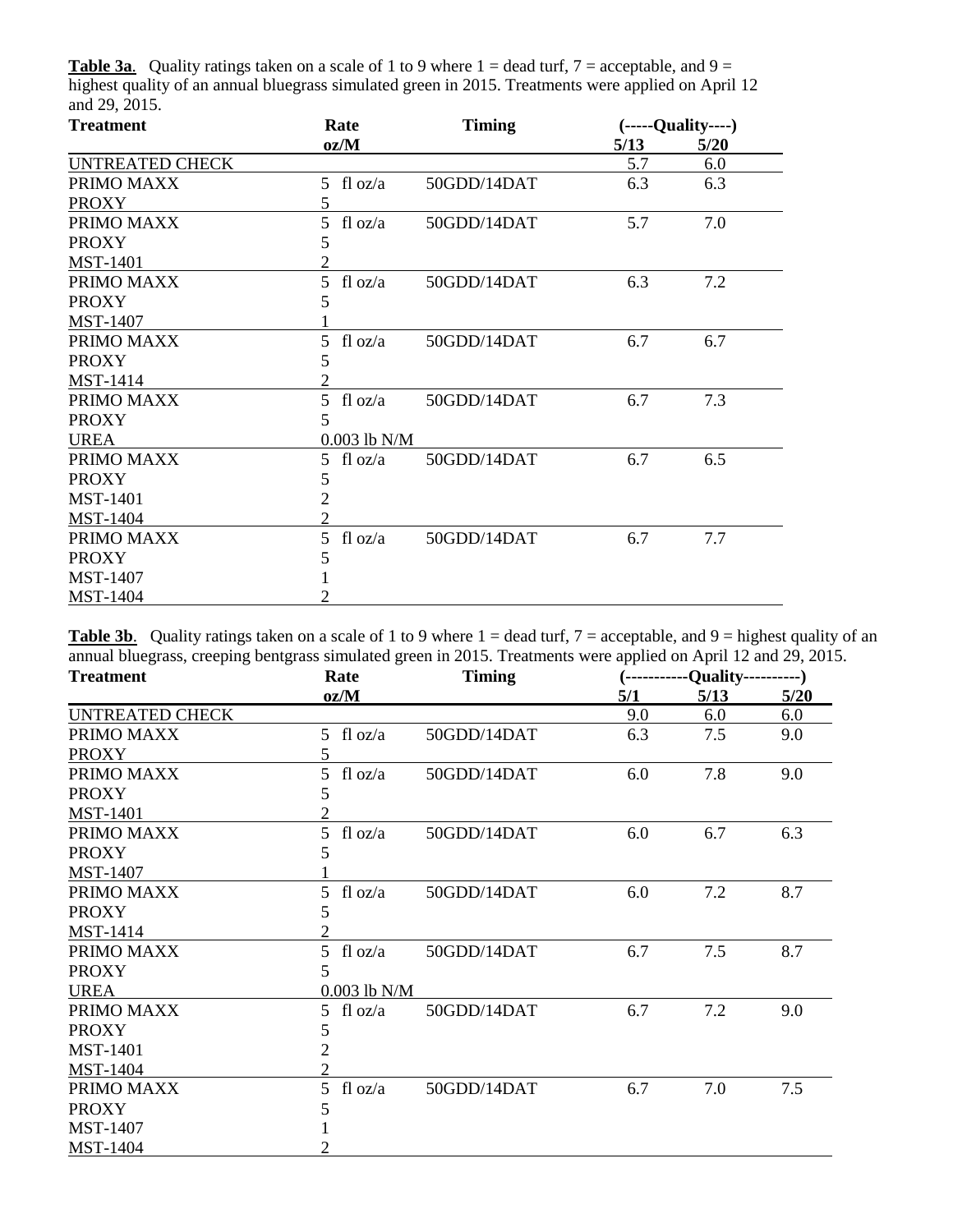**Table 4a**. Annual bluegrass seedhead coverage ratings of an annual bluegrass simulated green taken in 2015. Treatments were applied on April 12 and 29, 2015.

| <b>Treatment</b>       | Rate                | <b>Timing</b> |      |                  | $(-$ -------% Seedhead Coverage <sup>1</sup> --------- |        |
|------------------------|---------------------|---------------|------|------------------|--------------------------------------------------------|--------|
|                        | oz/M                |               | 4/21 | 5/1              | 5/13                                                   | 5/20   |
| <b>UNTREATED CHECK</b> |                     |               | 0.0a | 23.3 a           | 97.0 a                                                 | 76.7 a |
| PRIMO MAXX             | $5 \text{ fl oz/a}$ | 50GDD/14DAT   | 0.0a | 5.0 <sub>b</sub> | 85.0a                                                  | 60.0 a |
| <b>PROXY</b>           | 5                   |               |      |                  |                                                        |        |
| PRIMO MAXX             | $5$ fl oz/a         | 50GDD/14DAT   | 0.0a | 0.0 <sub>b</sub> | 66.7 a                                                 | 40.0a  |
| <b>PROXY</b>           | 5                   |               |      |                  |                                                        |        |
| <b>MST-1401</b>        | 2                   |               |      |                  |                                                        |        |
| PRIMO MAXX             | $5 \text{ fl oz/a}$ | 50GDD/14DAT   | 0.0a | 3.3 <sub>b</sub> | 55.0a                                                  | 40.0a  |
| <b>PROXY</b>           | 5                   |               |      |                  |                                                        |        |
| <b>MST-1407</b>        |                     |               |      |                  |                                                        |        |
| PRIMO MAXX             | 5 fl oz/a           | 50GDD/14DAT   | 0.0a | 1.7 <sub>b</sub> | 81.7 a                                                 | 43.3 a |
| <b>PROXY</b>           | 5                   |               |      |                  |                                                        |        |
| <b>MST-1414</b>        |                     |               |      |                  |                                                        |        |
| PRIMO MAXX             | 5 fl oz/a           | 50GDD/14DAT   | 0.0a | 0.0 <sub>b</sub> | 73.3a                                                  | 41.7 a |
| <b>PROXY</b>           | 5                   |               |      |                  |                                                        |        |
| <b>UREA</b>            | $0.003$ lb N/M      |               |      |                  |                                                        |        |
| PRIMO MAXX             | $5 \text{ fl oz/a}$ | 50GDD/14DAT   | 0.0a | 0.0 <sub>b</sub> | 80.0 a                                                 | 68.3 a |
| <b>PROXY</b>           | 5                   |               |      |                  |                                                        |        |
| <b>MST-1401</b>        | 2                   |               |      |                  |                                                        |        |
| <b>MST-1404</b>        |                     |               |      |                  |                                                        |        |
| PRIMO MAXX             | $5 \text{ fl oz/a}$ | 50GDD/14DAT   | 0.0a | 0.0 <sub>b</sub> | 78.3 a                                                 | 30.0 a |
| <b>PROXY</b>           | 5                   |               |      |                  |                                                        |        |
| <b>MST-1407</b>        |                     |               |      |                  |                                                        |        |
| <b>MST-1404</b>        |                     |               |      |                  |                                                        |        |

1 - Means followed by same letter do not significantly differ (P=0.05, Duncan's New MRT

**Table 4b**. Annual bluegrass seedhead coverage ratings of an annual bluegrass, creeping bentgrass simulated green taken in 2015. Treatments were applied on April 12 and 29, 2015.

| <b>Treatment</b>       | Rate                | <b>Timing</b> |       | $(-$ -------% Seedhead Coverage <sup>1</sup> --------- |                 |                   |  |
|------------------------|---------------------|---------------|-------|--------------------------------------------------------|-----------------|-------------------|--|
|                        | oz/M                |               | 4/21  | 5/1                                                    | 5/13            | 5/20              |  |
| <b>UNTREATED CHECK</b> |                     |               | 0.0 a | 0.0 a                                                  | 88.3 a          | 75.0 a            |  |
| PRIMO MAXX             | $5 \text{ fl oz/a}$ | 50GDD/14DAT   | 0.0a  | 0.0a                                                   | 33.3 bc         | 8.3 c             |  |
| <b>PROXY</b>           | 5                   |               |       |                                                        |                 |                   |  |
| PRIMO MAXX             | 5 fl oz/a           | 50GDD/14DATA  | 0.0a  | 0.0a                                                   | $25.0\text{ c}$ | $15.0\ c$         |  |
| <b>PROXY</b>           | 5                   |               |       |                                                        |                 |                   |  |
| <b>MST-1401</b>        | $\overline{2}$      |               |       |                                                        |                 |                   |  |
| PRIMO MAXX             | $5 \text{ fl oz/a}$ | 50GDD/14DAT   | 0.0a  | 0.0a                                                   | 38.3 bc         | $15.0\text{ c}$   |  |
| <b>PROXY</b>           | 5                   |               |       |                                                        |                 |                   |  |
| <b>MST-1407</b>        |                     |               |       |                                                        |                 |                   |  |
| PRIMO MAXX             | 5 fl oz/a           | 50GDD/14DAT   | 0.0a  | 0.0a                                                   | 53.3 bc         | $13.3 \text{ c}$  |  |
| <b>PROXY</b>           | 5                   |               |       |                                                        |                 |                   |  |
| <b>MST-1414</b>        | $\overline{2}$      |               |       |                                                        |                 |                   |  |
| PRIMO MAXX             | 5 fl oz/a           | 50GDD/14DAT   | 0.0a  | 0.0a                                                   | $35.0$ bc       | $10.0\text{ c}$   |  |
| <b>PROXY</b>           | 5                   |               |       |                                                        |                 |                   |  |
| <b>UREA</b>            | $0.003$ lb N/M      |               |       |                                                        |                 |                   |  |
| PRIMO MAXX             | 5 fl oz/a           | 50GDD/14DAT   | 0.0a  | 0.0a                                                   | 43.3 bc         | 8.3 c             |  |
| <b>PROXY</b>           | 5                   |               |       |                                                        |                 |                   |  |
| <b>MST-1401</b>        | $\overline{2}$      |               |       |                                                        |                 |                   |  |
| <b>MST-1404</b>        | $\overline{c}$      |               |       |                                                        |                 |                   |  |
| PRIMO MAXX             | $5 \text{ fl oz/a}$ | 50GDD/14DAT   | 0.0a  | 0.0a                                                   | 61.7 ab         | 30.0 <sub>b</sub> |  |
| <b>PROXY</b>           | 5                   |               |       |                                                        |                 |                   |  |
| <b>MST-1407</b>        |                     |               |       |                                                        |                 |                   |  |
| <b>MST-1404</b>        | 2                   |               |       |                                                        |                 |                   |  |

1 - Means followed by same letter do not significantly differ (P=0.05, Duncan's New MRT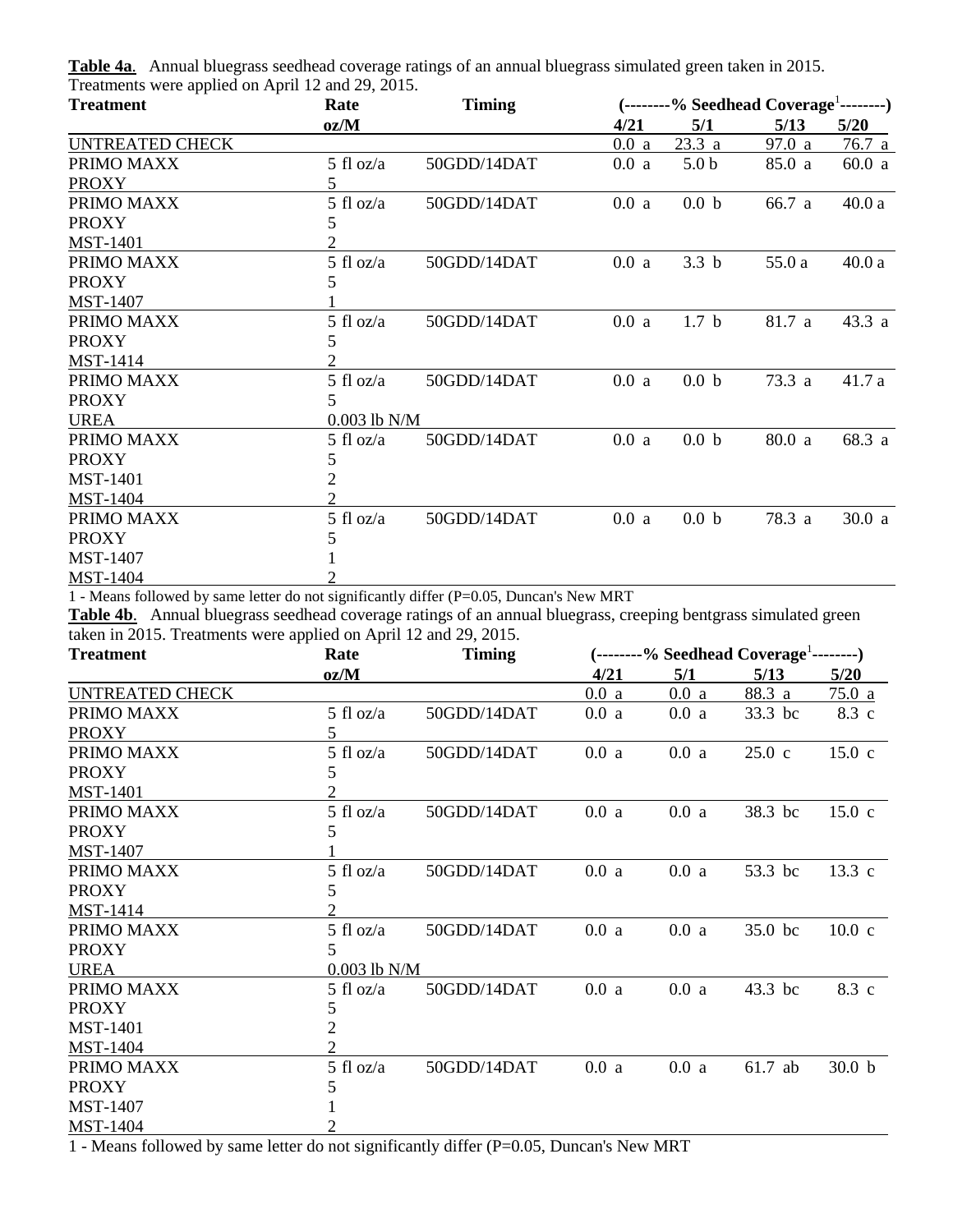